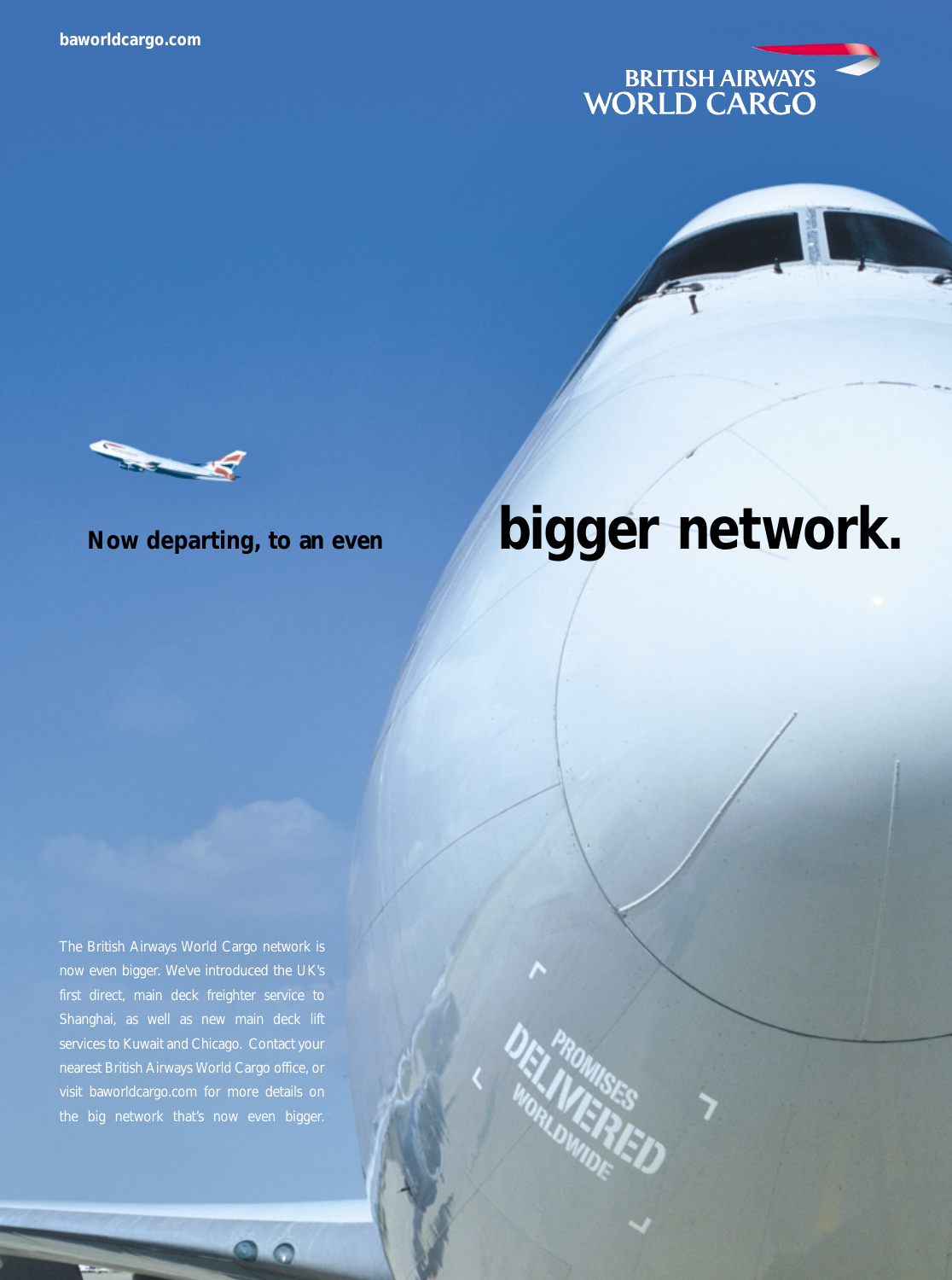| Origin                   | <b>Departure</b>             |                | <b>Destination</b>       | <b>Arrival</b>                   |                |  |  |
|--------------------------|------------------------------|----------------|--------------------------|----------------------------------|----------------|--|--|
|                          | <b>UK &amp; Europe</b>       |                |                          |                                  |                |  |  |
| <b>STN</b>               | Wednesday                    | 10:10          | <b>ATH</b>               | Wednesday                        | 18:15          |  |  |
| <b>STN</b>               | Wednesday                    | 14:05          | <b>ATL</b>               | Thursday                         | 01:05          |  |  |
| <b>STN</b>               | <b>Saturday</b>              | 15:45          | <b>ATL</b>               | <b>Sunday</b>                    | 02:10          |  |  |
| <b>STN</b>               | <b>Sunday</b>                | 11:05          | <b>ATL</b>               | <b>Sunday</b>                    | 21:30          |  |  |
| <b>STN</b>               | <b>Monday</b>                | 21:40          | <b>CGN</b>               | <b>Monday</b>                    | 23:59          |  |  |
| <b>STN</b>               | <b>Tuesday</b>               | 07:30          | <b>DMM</b>               | <b>Tuesday</b>                   | 16:30          |  |  |
| <b>STN</b>               | <b>Tuesday</b>               | 07:30          | <b>DXB</b>               | <b>Tuesday</b>                   | 20:45          |  |  |
| <b>STN</b>               | Thursday                     | 20:15          | <b>DXB</b>               | <b>Friday</b>                    | 09:55          |  |  |
| <b>STN</b>               | Wednesday                    | 14:05          | <b>FRA</b>               | Wednesday                        | 16:35          |  |  |
| <b>STN</b>               | <b>Thursday</b>              | 20:15          | <b>FRA</b>               | <b>Thursday</b>                  | 22:45          |  |  |
| <b>STN</b>               | <b>Saturday</b>              | 15:45          | <b>FRA</b>               | <b>Saturday</b>                  | 18:15          |  |  |
| <b>STN</b>               | <b>Saturday</b>              | 16:30          | <b>FRA</b>               | <b>Saturday</b>                  | 18:50          |  |  |
| <b>STN</b>               | <b>Saturday</b>              | 21:00          | <b>FRA</b>               | <b>Saturday</b>                  | 23:30          |  |  |
| <b>STN</b>               | <b>Sunday</b>                | 11:05          | <b>FRA</b>               | <b>Sunday</b>                    | 13:35          |  |  |
| <b>STN</b>               | <b>Sunday</b>                | 19:45          | <b>FRA</b>               | <b>Sunday</b>                    | 22:15          |  |  |
| <b>STN</b>               | Wednesday                    | 10:10          | <b>HKG</b>               | Thursday                         | 18:30          |  |  |
| <b>STN</b>               | Thursday                     | 11:25          | <b>HKG</b>               | Friday                           | 07:55          |  |  |
| <b>STN</b>               | <b>Thursday</b>              | 20:15          | <b>HKG</b>               | Friday                           | 23:05          |  |  |
| <b>STN</b>               | <b>Thursday</b>              | 22:40          | <b>HKG</b>               | <b>Friday</b>                    | 19:00          |  |  |
| <b>STN</b>               | <b>Friday</b>                | 22:25          | <b>HKG</b>               | <b>Saturday</b>                  | 18:55          |  |  |
| <b>STN</b>               | <b>Saturday</b>              | 21:00          | <b>HKG</b>               | <b>Sunday</b>                    | 20:40          |  |  |
| <b>STN</b>               | <b>Sunday</b>                | 19:45          | <b>HKG</b>               | <b>Monday</b>                    | 18:55          |  |  |
| <b>STN</b>               | <b>Sunday</b>                | 22:00          | <b>HKG</b>               | <b>Monday</b>                    | 21:50          |  |  |
| <b>STN</b>               | <b>Sunday</b>                | 11:05          | <b>IAH</b>               | <b>Monday</b>                    | 01:30          |  |  |
| <b>STN</b>               | <b>Monday</b>                | 21:40          | <b>JNB</b>               | <b>Tuesday</b>                   | 13:35          |  |  |
| <b>STN</b>               | Sunday                       | 22:00          | <b>KWI</b>               | <b>Monday</b>                    | 07:00          |  |  |
| <b>STN</b>               | Wednesday                    | 10:10          | <b>OPO</b>               | Wednesday                        | 12:35          |  |  |
| <b>STN</b>               | <b>Saturday</b>              | 16:30          | <b>ORD</b>               | <b>Sunday</b>                    | 02:45          |  |  |
| <b>STN</b>               | <b>Tuesday</b>               | 07:30          | <b>PVG</b>               | Wednesday                        | 21:15          |  |  |
| <b>STN</b>               | <b>Friday</b>                | 08:40          | <b>PVG</b>               | Saturday                         | 03:25          |  |  |
| <b>LHR</b>               | <b>Thursday</b>              | 21:15          | <b>DXB</b>               | <b>Friday</b>                    | 08:05          |  |  |
| <b>LHR</b>               | <b>Saturday</b>              | 16:00          | <b>DXB</b>               | <b>Sunday</b>                    | 02:50          |  |  |
| <b>LHR</b>               | <b>Sunday</b>                | 21:10          | <b>DXB</b>               | <b>Monday</b>                    | 08:00          |  |  |
| <b>LHR</b>               | <b>Tuesday</b>               | 21:00          | <b>ICN</b>               | Wednesday                        | 16:50          |  |  |
| <b>LHR</b>               | <b>Thursday</b>              | 22:30          | <b>ICN</b>               | <b>Friday</b>                    | 18:20          |  |  |
| <b>LHR</b>               | <b>Saturday</b>              | 21:35          | <b>ICN</b>               | <b>Sunday</b>                    | 17:25          |  |  |
| <b>LHR</b>               | Wednesday                    | 16:00          | <b>NRT</b>               | Thursday                         | 18:25          |  |  |
| <b>LHR</b>               | Friday                       | 17:00          | <b>NRT</b>               | <b>Saturday</b>                  | 19:25          |  |  |
| <b>LHR</b>               | <b>Sunday</b>                | 09:55          | <b>NRT</b>               | <b>Monday</b>                    | 12:25          |  |  |
| <b>LHR</b>               | <b>Thursday</b>              | 21:15          | <b>TPE</b>               | <b>Friday</b>                    | 21:25          |  |  |
| <b>LHR</b>               | <b>Saturday</b>              | 16:00          | <b>TPE</b>               | <b>Sunday</b>                    | 16:10          |  |  |
| <b>LHR</b>               | <b>Sunday</b>                | 21:10          | <b>TPE</b>               | <b>Monday</b>                    | 21:20          |  |  |
| <b>PIK</b>               | Wednesday                    | 21:40          | <b>ATL</b><br><b>ATL</b> | <b>Thursday</b>                  | 01:05          |  |  |
| <b>PIK</b>               | <b>Sunday</b>                | 18:05<br>22:45 |                          | <b>Sunday</b>                    | 21:30          |  |  |
| <b>PIK</b><br><b>PIK</b> | <b>Saturday</b>              |                | <b>ATL</b><br><b>IAH</b> | <b>Sunday</b>                    | 02:10          |  |  |
| <b>PIK</b>               | <b>Sunday</b>                | 18:05          | <b>ORD</b>               | <b>Monday</b>                    | 01:30          |  |  |
| <b>ATH</b>               | <b>Sunday</b>                | 01:00<br>02:15 | <b>HKG</b>               | <b>Sunday</b><br><b>Thursday</b> | 02:45<br>18:30 |  |  |
| <b>OPO</b>               | <b>Thursday</b><br>Wednesday | 14:25          | <b>ATH</b>               | Wednesday                        | 18:15          |  |  |
| <b>OPO</b>               | Wednesday                    | 14:25          | <b>HKG</b>               | <b>Thursday</b>                  | 18:30          |  |  |
| <b>CGN</b>               | <b>Tuesday</b>               | 02:00          | <b>JNB</b>               | <b>Tuesday</b>                   | 13:35          |  |  |
|                          |                              |                |                          |                                  |                |  |  |

**Continued on next page**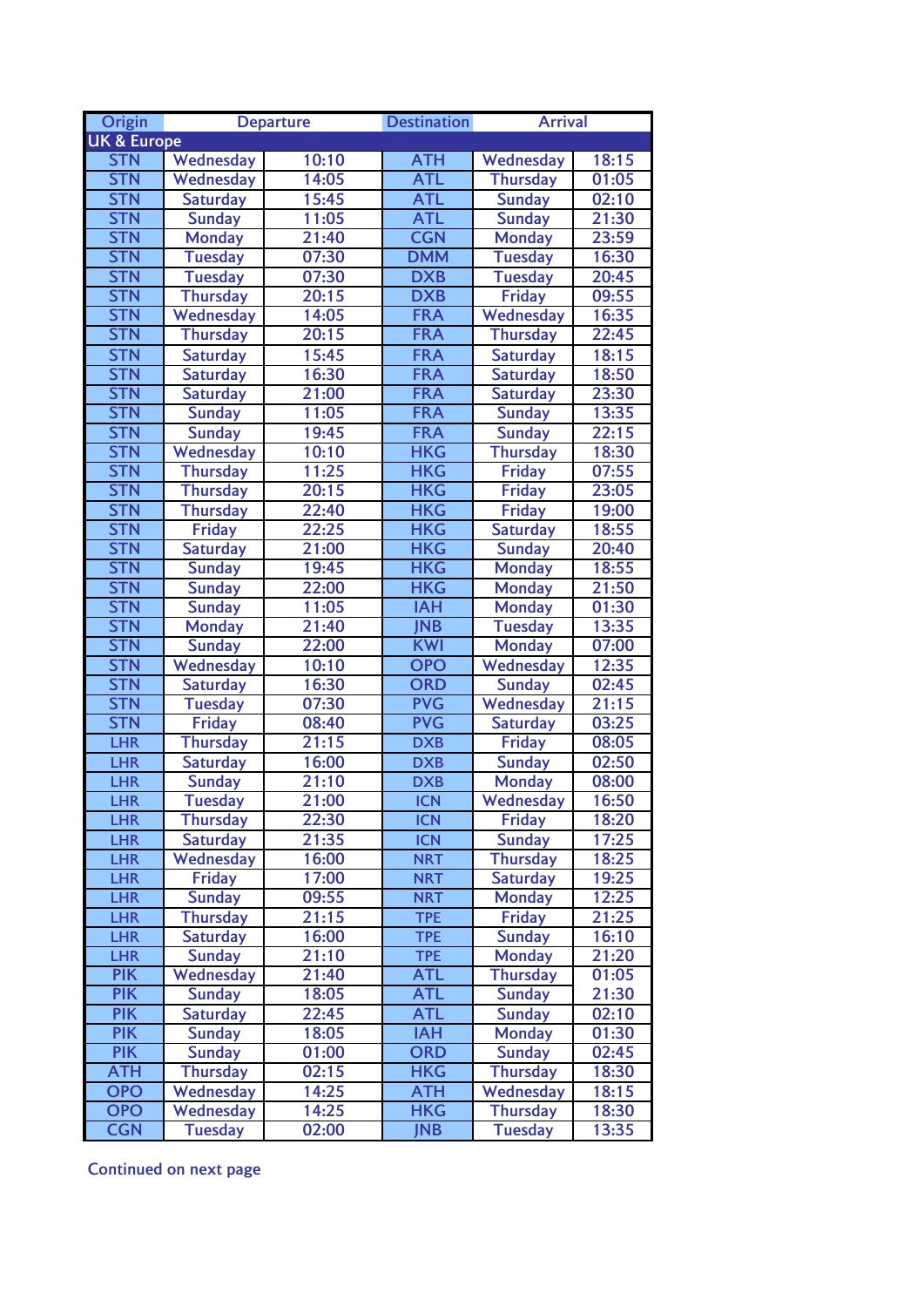| <b>FRA</b> | Wednesday       | 19:05 | ATL <sub>†</sub> | <b>Thursday</b> | 01:05 |
|------------|-----------------|-------|------------------|-----------------|-------|
| <b>FRA</b> | <b>Saturday</b> | 20:15 | ATL <sub>†</sub> | <b>Sunday</b>   | 02:10 |
| <b>FRA</b> | <b>Sunday</b>   | 15:35 | ATL <sup>†</sup> | <b>Sunday</b>   | 21:30 |
| <b>FRA</b> | <b>Saturday</b> | 22:20 | ORD <sup>†</sup> | <b>Sunday</b>   | 02:45 |
| <b>FRA</b> | <b>Sunday</b>   | 15:35 | IAH <sup>†</sup> | <b>Monday</b>   | 01:30 |
| <b>FRA</b> | Wednesday       | 19:05 | <b>PIK</b>       | Wednesday       | 20:05 |
| <b>FRA</b> | <b>Friday</b>   | 00:45 | <b>HKG</b>       | <b>Friday</b>   | 23:05 |
| <b>FRA</b> | <b>Sunday</b>   | 00:15 | <b>HKG</b>       | <b>Monday</b>   | 18:55 |
| <b>FRA</b> | <b>Sunday</b>   | 02:00 | <b>HKG</b>       | <b>Sunday</b>   | 20:40 |
| <b>FRA</b> | <b>Friday</b>   | 00:45 | <b>DXB</b>       | <b>Friday</b>   | 09:55 |
| <b>FRA</b> | <b>Saturday</b> | 20:15 | <b>PIK</b>       | <b>Saturday</b> | 21:15 |
| <b>FRA</b> | <b>Saturday</b> | 22:20 | <b>PIK</b>       | <b>Saturday</b> | 23:30 |
| <b>FRA</b> | <b>Sunday</b>   | 15:35 | <b>PIK</b>       | <b>Sunday</b>   | 16:35 |
| VIT        | Wednesday       | 06:15 | <b>STN</b>       | Wednesday       | 07:10 |

| <b>Origin</b>  |                 | <b>Departure</b> | <b>Destination</b>      | <b>Arrival</b>  |       |
|----------------|-----------------|------------------|-------------------------|-----------------|-------|
| <b>America</b> |                 |                  |                         |                 |       |
| <b>ATL</b>     | <b>Monday</b>   | 00:30            | <b>DMM</b> <sup>†</sup> | <b>Tuesday</b>  | 16:30 |
| <b>ATL</b>     | <b>Monday</b>   | 00:30            | DXB <sup>+</sup>        | <b>Tuesday</b>  | 20:45 |
| <b>ATL</b>     | <b>Thursday</b> | 04:15            | DXB <sup>t</sup>        | <b>Friday</b>   | 09:55 |
| <b>ATL</b>     | <b>Thursday</b> | 04:15            | FRA <sup>†</sup>        | Thursday        | 22:45 |
| <b>ATL</b>     | <b>Sunday</b>   | 04:40            | FRA <sup>t</sup>        | <b>Sunday</b>   | 22:15 |
| <b>ATL</b>     | <b>Sunday</b>   | 04:40            | JNB <sup>+</sup>        | <b>Tuesday</b>  | 13:35 |
| <b>ATL</b>     | <b>Thursday</b> | 04:15            | <b>STN</b>              | <b>Thursday</b> | 16:30 |
| <b>ATL</b>     | <b>Monday</b>   | 00:30            | <b>STN</b>              | <b>Monday</b>   | 18:40 |
| <b>ATL</b>     | <b>Sunday</b>   | 04:40            | <b>STN</b>              | <b>Sunday</b>   | 16:55 |
| <b>IAH</b>     | <b>Monday</b>   | 03:30            | <b>DMM</b>              | <b>Tuesday</b>  | 16:30 |
| <b>IAH</b>     | <b>Monday</b>   | 03:30            | DXB <sup>+</sup>        | <b>Tuesday</b>  | 20:45 |
| <b>IAH</b>     | <b>Monday</b>   | 03:30            | <b>STN</b>              | <b>Monday</b>   | 18:40 |
| <b>ORD</b>     | <b>Sunday</b>   | 06:00            | DXB <sup>+</sup>        | <b>Tuesday</b>  | 20:45 |
| <b>ORD</b>     | <b>Sunday</b>   | 06:00            | <b>CGNt</b>             | <b>Monday</b>   | 23:59 |
| <b>ORD</b>     | <b>Sunday</b>   | 06:00            | JNB <sup>+</sup>        | <b>Tuesday</b>  | 13:35 |
| <b>ORD</b>     | Sunday          | 06:00            | KWI†                    | <b>Monday</b>   | 07:00 |
| <b>ORD</b>     | Sunday          | 06:00            | <b>STN</b>              | <b>Sunday</b>   | 19:45 |

| <b>Origin</b> | <b>Departure</b> |       | <b>Destination</b> | <b>Arrival</b>  |       |  |  |  |
|---------------|------------------|-------|--------------------|-----------------|-------|--|--|--|
| India         |                  |       |                    |                 |       |  |  |  |
| <b>BOM</b>    | <b>Sunday</b>    | 04:20 | FRA <sup>†</sup>   | <b>Sunday</b>   | 13:35 |  |  |  |
| <b>BOM</b>    | Wednesday        | 23:50 | <b>STN</b>         | <b>Thursday</b> | 07:15 |  |  |  |
| <b>BOM</b>    | <b>Sunday</b>    | 04:20 | <b>STN</b>         | <b>Sunday</b>   | 08:25 |  |  |  |
| <b>DEL</b>    | <b>Saturday</b>  | 05:55 | FRA <sup>†</sup>   | <b>Saturday</b> | 18:15 |  |  |  |
| <b>DEL</b>    | <b>Monday</b>    | 04:30 | <b>STN</b>         | <b>Monday</b>   | 08:00 |  |  |  |
| <b>DEL</b>    | <b>Thursday</b>  | 05:30 | <b>STN</b>         | <b>Thursday</b> | 09:00 |  |  |  |
| <b>DEL</b>    | <b>Friday</b>    | 02:30 | <b>STN</b>         | <b>Friday</b>   | 06:10 |  |  |  |
| <b>DEL</b>    | <b>Saturday</b>  | 05:55 | <b>STN</b>         | <b>Saturday</b> | 09:35 |  |  |  |
| <b>MAA</b>    | Wednesday        | 01:15 | FRA <sup>†</sup>   | Wednesday       | 16:35 |  |  |  |
| <b>MAA</b>    | <b>Saturday</b>  | 05:15 | FRA <sup>†</sup>   | <b>Saturday</b> | 18:50 |  |  |  |
| <b>MAA</b>    | Wednesday        | 01:15 | <b>STN</b>         | Wednesday       | 06:15 |  |  |  |
| <b>MAA</b>    | <b>Saturday</b>  | 05:15 | <b>STN</b>         | <b>Saturday</b> | 13:15 |  |  |  |